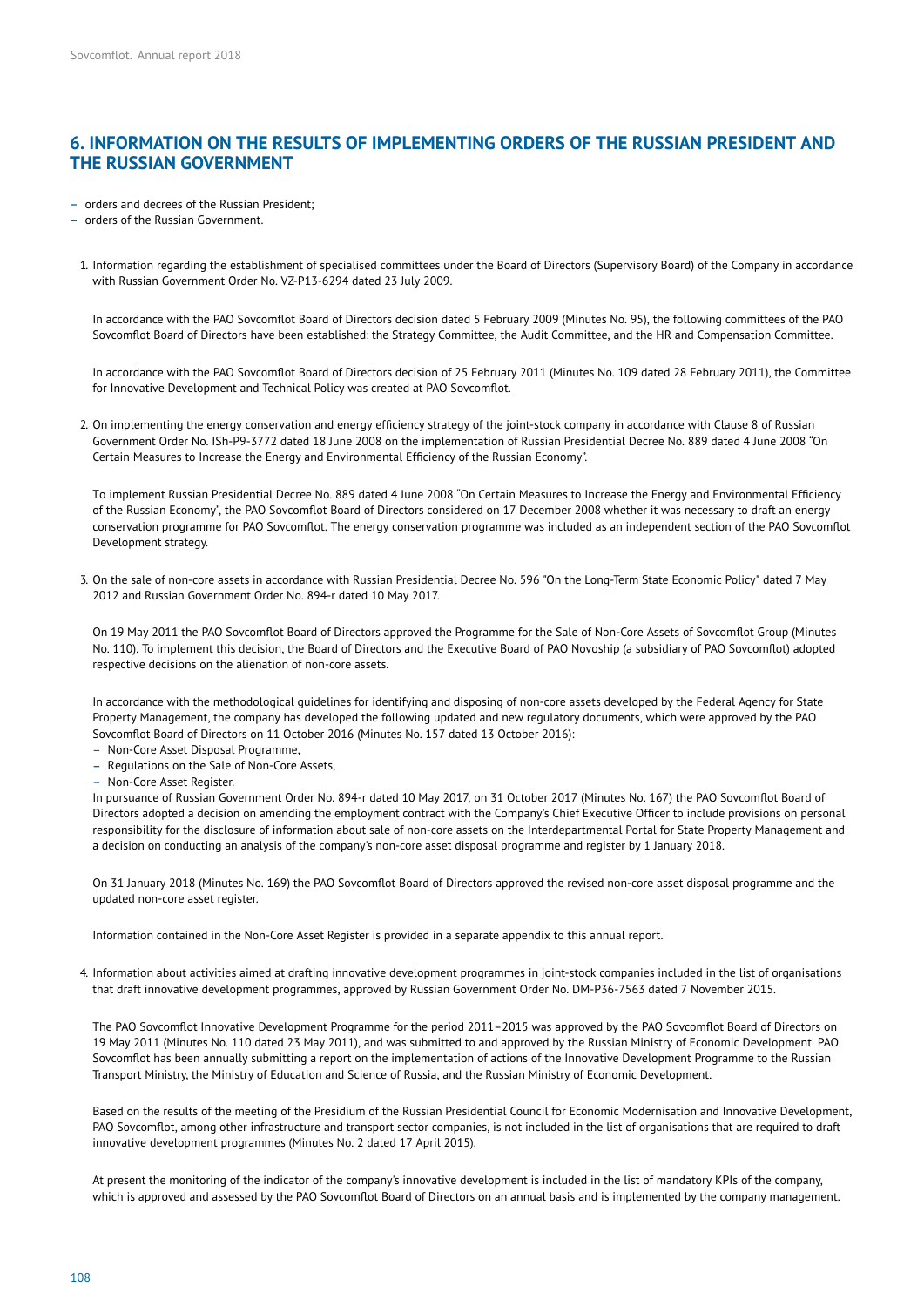Share capital and dividend policy **Annexes**

5. On proposals and recommendations to stimulate the development of environmental liability mechanisms based on international standards, including non-financial reporting and voluntary certification and marking systems subject to an independent audit and assurance, in accordance with Sub-clause m, Clause 1 of the List of Orders of the President of the Russian Federation, No. Pr-1640 dated 6 June 2010.

On 30 May 2012 the PAO Sovcomflot Board of Directors (Minutes No. 119 dated 31 May 2012) adopted a decision to instruct the PAO Sovcomflot Executive Board, in cooperation with the Committee for Innovative Development and Technical Policy of the Board of Directors, to ensure the annual publication of the non-financial reports of PAO Sovcomflot in accordance with the principles of the Sustainability Reporting Guidelines of the Global Reporting Initiative (GRI Guidelines), and also with due account of the basic performance indicators developed by the Russian Union of Industrialists and Entrepreneurs recommended for use when preparing corporate non-financial reports, with the mandatory inclusion of the following information:

- Performance indicators related to inputs (raw materials, energy, water);
- Performance indicators related to outputs (emissions, discharges, waste);
- Information on environmental protection actions and expenses;
- A corporate chart of responsibility for environmental aspects of operations;

To implement these decisions, PAO Sovcomflot publishes annual non-financial reports related to sustainable development as one of the sections of the annual report.

6. On the advisability of applying recommendations on managing intellectual property rights in accordance with Russian Government Order No. ISh-P8-5594 dated 25 August 2017.

PAO Sovcomflot specialists participated in preparing and assessing draft recommendations on the management of intellectual property in organisations with state participation at the stage of drafting by the Russian Ministry of Economic Development.

On 30 May 2014 the PAO Sovcomflot Board of Directors (Minutes No. 135) adopted a decision a decision to consider it advisable to apply recommendations on the management of intellectual property rights, taking into account the specifics of PAO Sovcomflot's operations.

On 31 January 2018 the PAO Sovcomflot Board of Directors (Minutes No. 169) adopted a decision to conduct an analysis of the management of intellectual property rights in the company in accordance with the recommendations on managing intellectual property rights in organisations (the "Recommendations") approved by Russian Government Order No. ISh-P8-5594; develop a programme (an internal document) for managing intellectual property rights in the company in accordance with the Recommendations and have it approved at a meeting of the Company's Board of Directors; publish and subsequently update information on the implementation of the programme (internal document) from managing intellectual property rights on the Interdepartmental Portal for State Property Management.

7. On the drafting and approval of the long-term development programme of the Company, and also the audit of the implementation of the longterm development programme (in the event of its implementation in the reporting year) as well as approval of the standard for performing such an audit in accordance with Sub-clauses 32, 33 and 34, Clause 1 of Russian Presidential Order No. Pr-3086 dated 27 December 2013.

The PAO Sovcomflot Board of Directors considered the issue "On the Action Plan to Prepare the Long-Term Development Programme of PAO Sovcomflot, the Standard on Its Audit, and Amending the Internal Regulations on the Compensation of the Sole Executive Body" on 30 September 2014 (Minutes No. 138 dated 3 October 2014).

The Long-Term Development Programme developed by PAO Sovcom�ot in 2014 underwent an expert evaluation at the Russian Ministry of Transport and the Federal Agency for State Property Management, was considered and recommended for approval by the Strategy Committee of the PAO Sovcomflot Board of Directors, was reviewed at the meeting held with the participation of representatives of the Government of the Russian Federation, and was recommended for approval by the PAO Sovcomflot Board of Directors (Minutes No. AD-P9-179pr dated 12 November 2014).

Based on the model standard developed by the Russian Ministry of Economic Development, the draft Standard for the Audit of the Implementation of the Long-Term Development Programme of PAO Sovcomflot was prepared, as well as corresponding amendments to the Regulations on the Wages and Material Incentives of the Employees of PAO Sovcomflot ensuring that the compensation of the PAO Sovcomflot sole executive body is linked to the attainment of PAO Sovcomflot performance targets.

The PAO Sovcomflot Board of Directors approved the Long-Term Development Programme and Standard for the Audit of the Implementation of the Long-Term Development Programme of PAO Sovcomflot at the meeting held on 19 November 2014 (Minutes No. 139 dated 24 November 2014).

In 2016 the PAO Sovcomflot Board of Directors reviewed the report and the auditor's opinion on the implementation of the PAO Sovcomflot Long-Term Development Programme in 2015 (Minutes No. 152).

In 2017 the PAO Sovcomflot Board of Directors reviewed the report and the auditor's opinion on the implementation of the PAO Sovcomflot Long-Term Development Programme in 2016 (Minutes No. 162).

In 2018 the PAO Sovcomflot Board of Directors reviewed the report and the auditor's opinion on the implementation of the PAO Sovcomflot Long-Term Development Programme in 2017 (Minutes No. 171).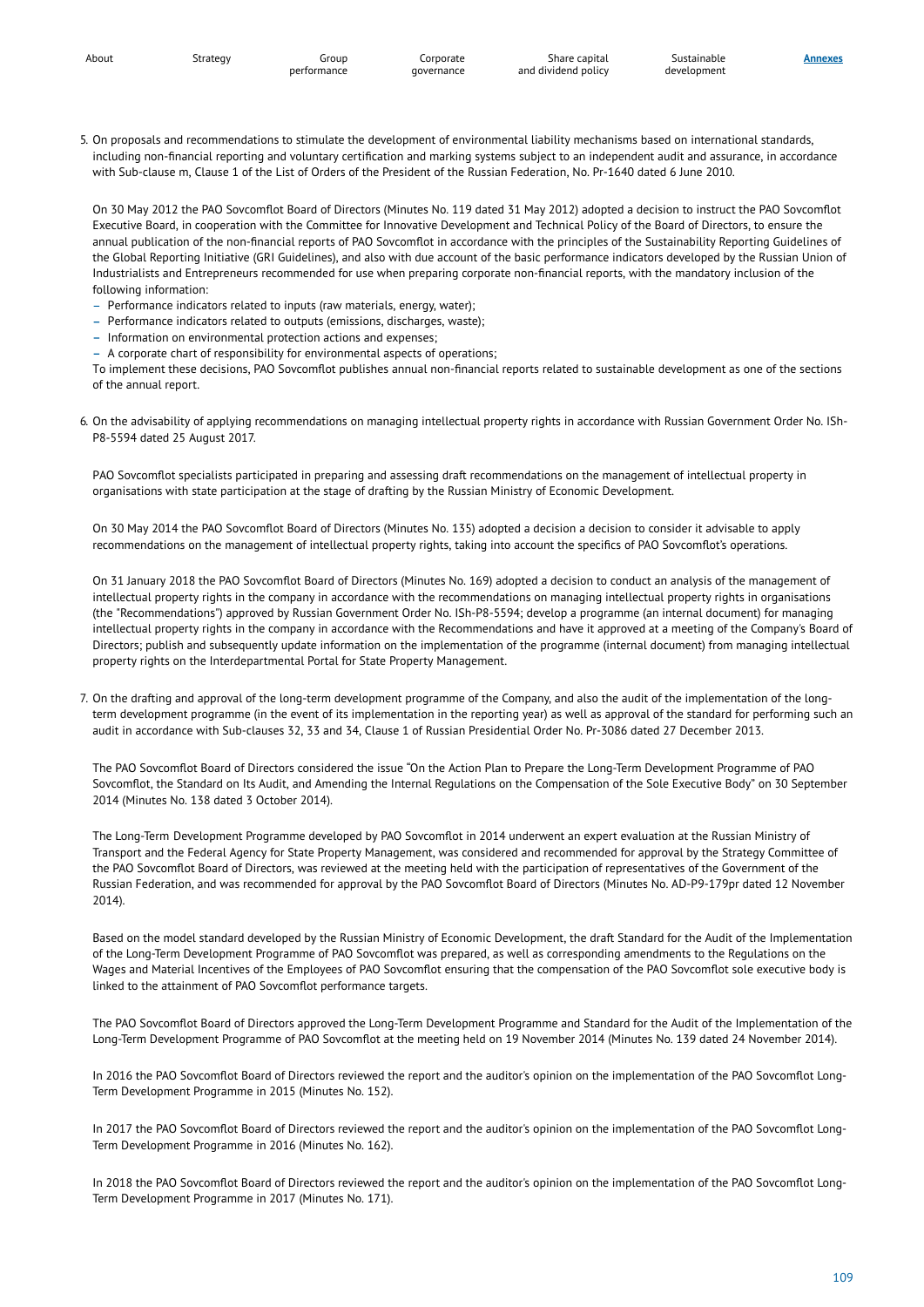8. On including the main parameters of requirements for labour resources in the long-term development programme of the Company, including for engineering-technical professions, in accordance with Sub-clause b, Clause 2 of the List of Orders of the President of the Russian Federation, No. Pr-1627 dated 1 July 2014.

On 19 November 2014 the PAO Sovcomflot Board of Directors considered the issue "On Approval of the Long-Term Development Programme of the Company" (Minutes No. 139 ) and adopted the required decisions for the execution of this Order of the President of the Russian Federation.

9. On including in the Company's Long-Term Development Programme a list of actions aimed at the planned and phased replacement of the procurement of foreign products (work, services) with the procurement of Russian products (work, services) equivalent in terms of technical characteristics and consumer attributes, in accordance with Russian Government Orders No. AD-P9-9176 dated 12 December 2014 and No. ISh-P13-1419 dated 5 March 2015.

On 7 April 2015 the PAO Sovcomflot Board of Directors considered the issue "On Amending the Long-Term Development Programme of the Company" (Minutes No. 143 dated 9 April 2015) and adopted the required decisions for the execution of Russian Government Orders.

10. On improving the system of key performance indicators of the Company in accordance with Clause 5 of the List of Orders of the President of the Russian Federation, No. Pr-1474 dated 5 July 2013.

The system of key performance indicators (KPIs) adopted at PAO Sovcom�ot, which are used to assess the annual performance of Executive Board members, was modified in accordance with the requirements arising from the PAO Sovcomflot Long-Term Development Programme (LDP). In particular, the list of KPIs and KPI targets has been brought in line with the LDP. Furthermore, in accordance with Russian Government Order No. ISh-P13-2043 dated 27 March 2014, the PAO Sovcomflot Board of Directors approved amendments to the Regulations on Wages and Material Incentives of Employees of PAO Sovcomflot at its meeting on 19 November 2014 (Minutes No. 139 dated 24 November 2014).

11. On increasing labour productivity in accordance with Clause 6, Section 2 of the action plan to ensure an increase in labour productivity and establish and modernise highly productive working places, approved by Russian Government Order No. 1250-r dated 9 July 2014.

On 10 December 2014 the PAO Sovcomflot Board of Directors considered the issue "On Increasing Labour Productivity at PAO Sovcomflot" (Minutes No. 140 dated 12 December 2014) and adopted the necessary decisions.

12. On introducing a system of paying bonuses to managers based on key performance indicators of their activity, considering the need to reduce operating expenses (expenditures) by at least 2-3 percent (by 10 percent in 2016) in accordance with Sub-clause 5, Clause 1 of the List of Orders of the President of the Russian Federation No. Pr-2821 dated 5 December 2014, Clause 4, Section 2 of the minutes of the meeting held by the Prime Minister of the Russian Federation, No. DM-P13-2pr dated 18 January 2016 and Russian Government Order No. ISh-P13-2047 dated 11 April 2016.

The system of key performance indicators (KPIs) adopted at PAO Sovcom�ot, which are used to assess the annual performance of Executive Board members, was modified in accordance with the requirements arising from the PAO Sovcomflot Long-Term Development Programme (LDP).

On 19 May 2015 the company's board of directors (Minutes No. 144) made a decision on developing a set of measures aimed at the attainment of the indicator for reduction of operating expenses (expenditures) of at least 2-3 percent annually, and determining the target indicators of implementation of these measures; including the list of measures, indicators of implementation of these measures, and OpEX reduction indicators, starting from its value in 2015, in the Company's long-term development programme, taking into account the provisions of the methodological guidelines on drafting long-term development programmes; including the target OpEX reduction indicator in the list of key performance indicators for management, that must be taken into account when making decisions on staff compensation and HR decisions, and linking the achievement of the OpEX reduction indicator with the amount of compensation of the Company's management team; amending the employment agreement (contract) with the Company's sole executive body so as to include therein an obligation to achieve the OpEX reduction indicator determined in the Company's long-term development programme.

On 25 August 2016 the PAO Sovcom�ot Board of Directors (Minutes No. 156 dated 25 August 2016) made a decision on developing a set of measures to reduce operating expenditures by at least 10%, with consideration of this issue at a meeting of the Board of Directions on a quarterly basis and quarterly submission of reports on the implementation of these measures to the Ministry of Transport.

13. On introducing an integral KPI of innovative activities in accordance with Russian Government Orders No. AD-P36-6296 dated 15 September 2015 (Clause 5), No. DM-P36-7563 dated 7 November 2015 and No. AD-P36-8381 dated 10 December 2015 (Clause 1).

On 25 August 2016 the PAO Sovcomflot Board of Directors (Minutes No. 156) made a decision on developing a set of measures to ensure the inclusion of an integral key performance indicator of innovative activities developed in accordance with the recommendations approved by Russian Government Order No. DM-P36-7563 dated 7 November 2015, starting from 2016.

On 6 December 2016 (Minutes No. 158) and on 12 December 2017 (Minutes No. 168) the PAO Sovcom�ot Board of Directors approved the lists of target KPIs for the Company's management, which include an integral KPI of innovative activities.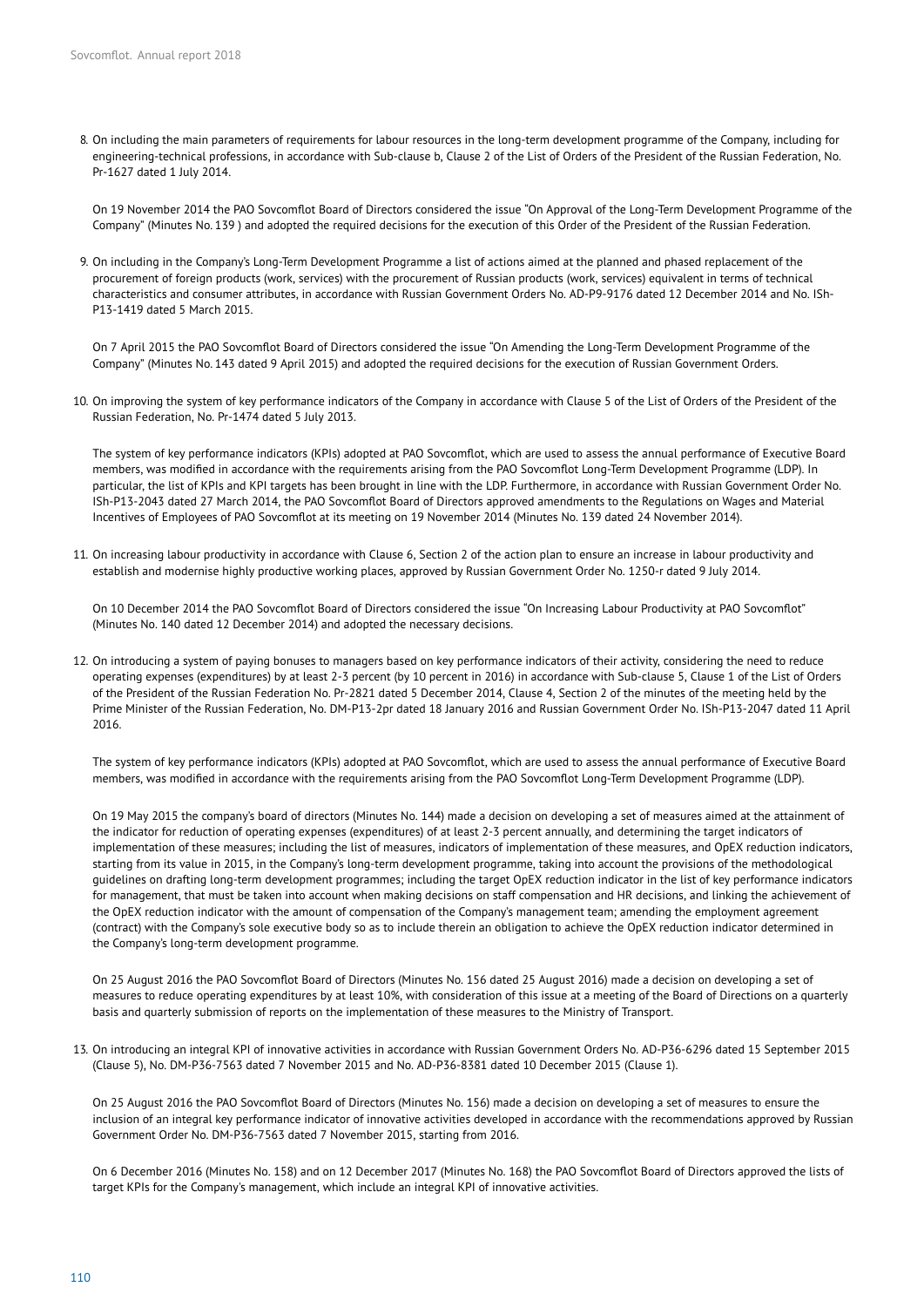3 of Russian Presidential Order No. Pr-3013 dated 27 December 2014.

Industrial Commission meeting No. 4 dated 25 April 2014 (this order does not apply to the company).

**Annexes**

- 14. On introducing systems of lean manufacturing in accordance with Clause 2.3, Section I of the Minutes of the Russian Government Military-
- 15. On developing and approving a list of internal regulations governing activities of a joint-stock company and on ensuring that reports on the implementation of long-term development programmes and approval of key performance indicator are provided in accordance with Clauses 2 and

On 7 August 2015 the PAO Sovcomflot Board of Directors (Minutes No. 147) made decisions on drafting the following internal documents: Regulations on increasing the investment and operating efficiency and reduction of costs; Regulations on internal audit; Regulations on the quality management system; Regulations on the risk management system; Regulations on the preparation and implementation of the innovative development programme; and submitting information on the implementation of the guidelines concerning key performance indicators (KPIs) and long-term development programmes (LDPs) to the Federal Agency for State Property Management.

The respective internal documents have been drafted and approved by authorised governing bodies. The Company regularly updates information about the implementation of above documents on the Interdepartmental Portal for State Property Management and reports thereon to the Federal Agency for State Property Management and Russian Ministry of Transport.

16. On implementing the Corporate Governance Code at joint-stock companies in accordance with Russian Government Order No. ISh-P13-5859 dated 31 July 2014.

On 7 April 2015 the Company's Board of Directors (Minutes No. 143) considered and approved an action plan (road map) developed by PAO Sovcomflot to implement the Corporate Governance Code.

In accordance with the above plan, in 2017 the company continued work to improve the corporate governance model and practice; in particular, key internal documents that set forth the principles of corporate governance were approved and implemented (in whole or in part), such as the PAO Sovcomflot Charter, Regulations on the PAO Sovcomflot Board of Directors, Regulations on the General Meeting of Shareholders of PAO Sovcomflot, Regulations on the Corporate Secretary of PAO Sovcomflot, Regulations on the Audit Committee of the PAO Sovcomflot Board of Directors, Regulations on the HR and Compensation Committee of the PAO Sovcom�ot Board of Directors, and Regulations on the Internal Audit Department of PAO Sovcomflot. These documents have been updated in accordance with the approved road map by taking into account the recommendations of the Corporate Government Code recommended by the Bank of Russia and the speci�cs of the Company's operations.

17. On establishing a unified treasury at a joint-stock company, its subsidiaries and associates in accordance with Russian Presidential Order No. Pr-1032 dated 7 May 2014.

On 9 September 2014 the PAO Sovcomflot Board of Directors considered the issue "On Establishing a Unified Treasury at PAO Sovcomflot, its Subsidiaries and Associates" (Minutes No. 137 dated 12 September 2014) and adopted the necessary decisions to implement Russian Presidential Order No. Pr-1032 dated 7 May 2014.

On 19 May 2015 the Company's Board of Directors (Minutes No. 144) decided to perform an analysis of the results of creating a uni�ed treasury of the Company, its subsidiaries and associates on an annual basis, submitting a report on the results of the analysis to the Russian Ministry of Finance and the Federal Financial Monitoring Service, and increasing the return on investment of free financial resources.

- 18. Information about activities aimed at amending the procurement regulations of the company, including taking into account Russian Government Orders No. DM-P9-38pr dated 14 June 2016 and No. DM-P13-1100 dated 01 March 2016, the minutes of the Government Import Substitution Commission meeting No. 2 dated 25 April 2016 "On the drafting and implementation of import substitution plans in the energy sector" (this order does not apply to the company).
- 19. On amending the procurement policy of a joint-stock company as regards competitive domestic software in accordance with Russian Government Order No. ISh-P13-1872 dated 1 April 2016.

On 25 August 2016 the Company's Board of Directors (Minutes No. 156 dated 25 August 2016) made a decision on making amendments to the Regulations on the Procurement of Goods, Works and Services for the Needs of PAO Sovcomflot concerning implementation of Russian Government Order No. ISh-P13-1872 dated 1 April 2016.

20. On amending the procurement policy of a joint-stock company as regards innovative building materials in accordance with Clause 7 of the Minutes of the meeting held by Prime Minister of the Russian Federation No. DM-P9-38pr dated 14 June 2016.

On 6 December 2016 the Company's Board of Directors (Minutes No. 158 dated 9 September 2016) made a decision on making amendments to the Regulations on the Procurement of Goods, Works and Services for the Needs of PAO Sovcomflot concerning implementation of Russian Prime Minister Order No. DM-P9-38pr dated 14 June 2016.

21. On expanding the practice of using factoring when performing agreements for the supply of goods (performance of work, rendering of services) in accordance with Russian Government Order No. DM-P13-1100 dated 1 March 2016 (Clause 89 of the Russian Government's action plan aimed at ensuring sustainable socio-economic development of the Russian Federation in 2016).